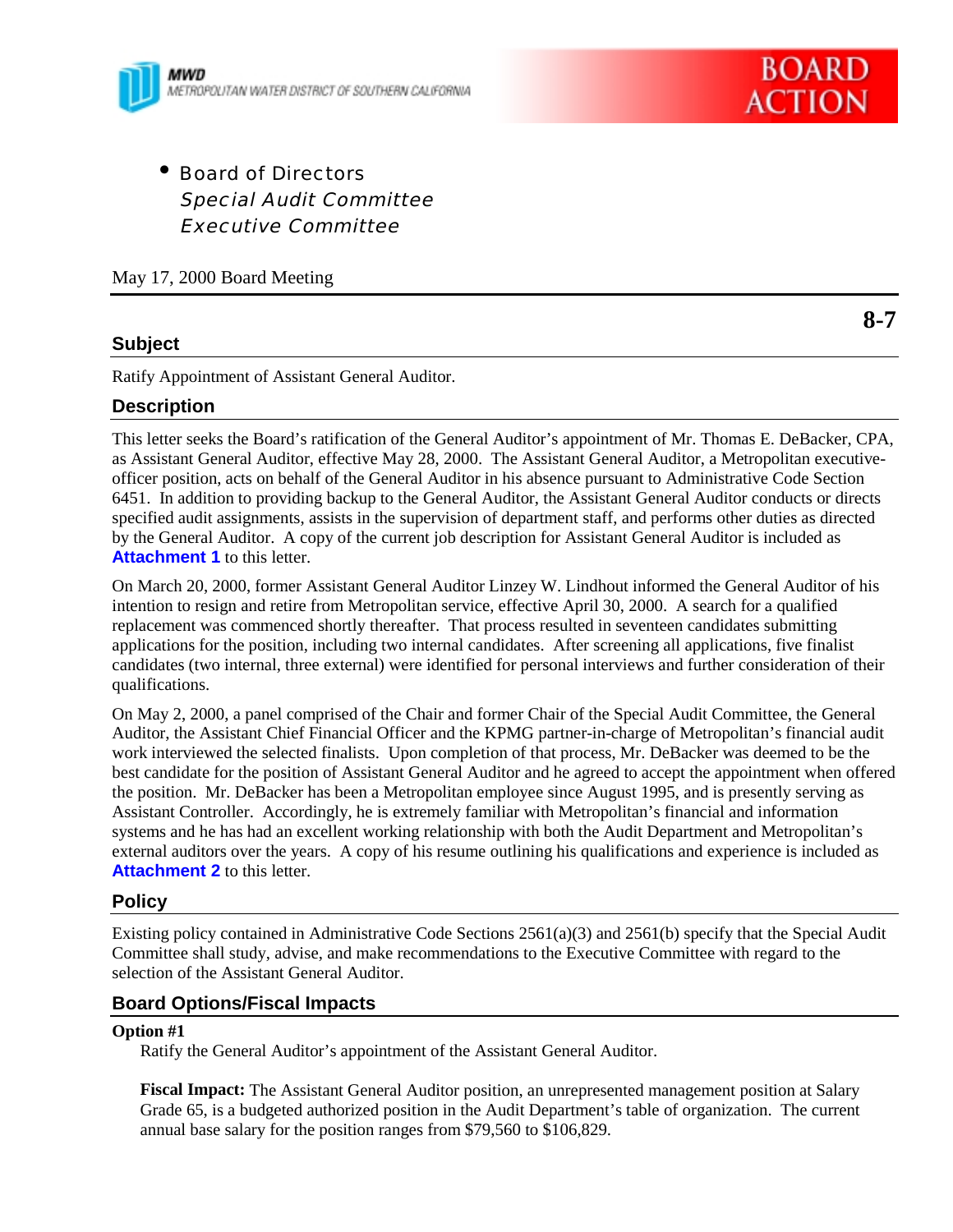## **Option #2**

Reject the General Auditor's appointment of the Assistant General Auditor.

**Fiscal Impact:** Unknown. Would be dependent on alternative actions after rejection of Assistant General Auditor appointment.

# **Staff Recommendation**

Option #1.

*General Auditor Date*

**Attachment 1 – Assistant General Auditor Job Description Attachment 2 – Thomas Eugene DeBacker's Resume**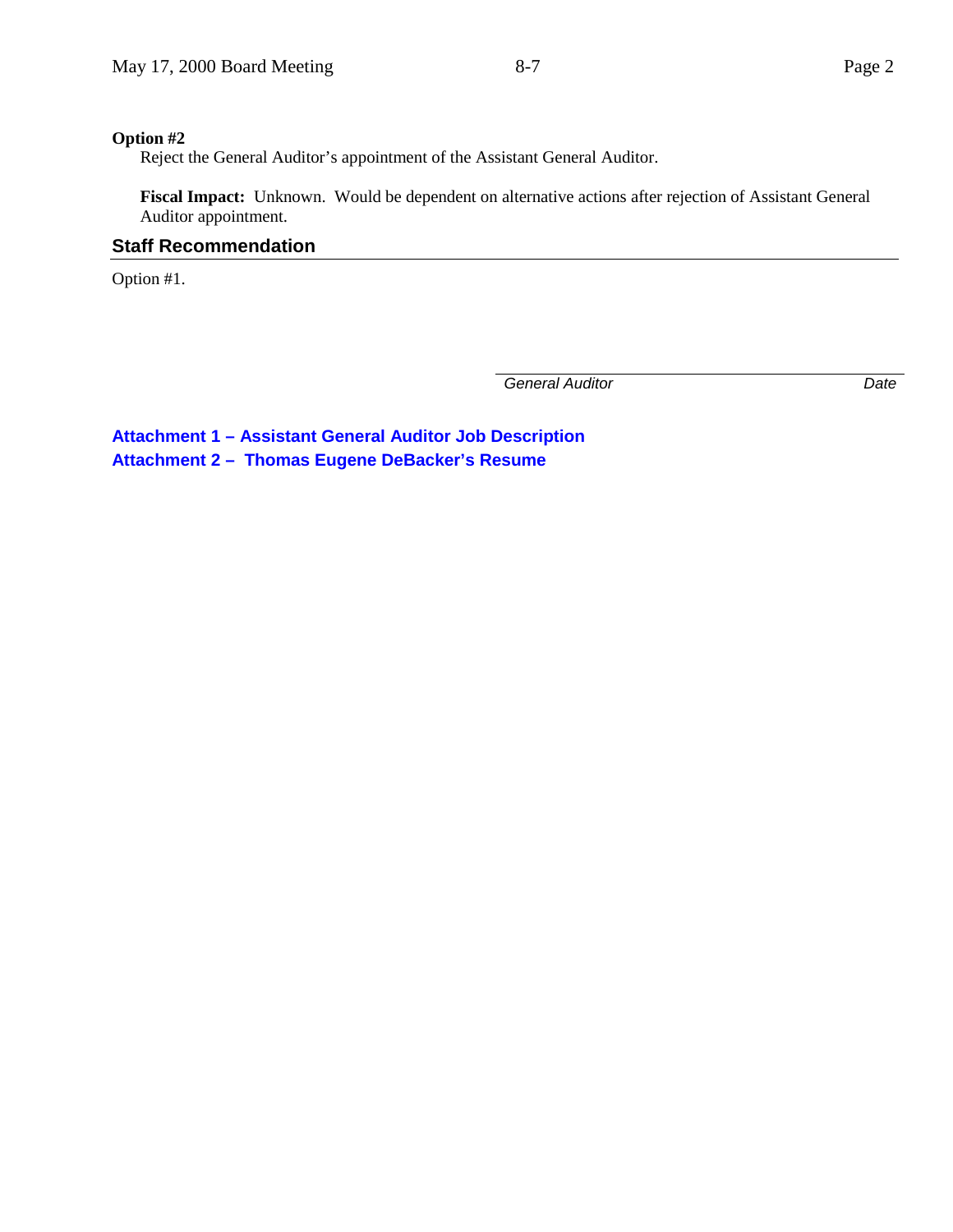# **METROPOLITAN WATER DISTRICT OF SOUTHERN CALIFORNIA CLASSIFICATION DESCRIPTION**

| <b>Classification Title:</b> |                        | <b>ASSISTANT GENERAL AUDITOR</b>                           |                  |                       |  |                   |                         |   |
|------------------------------|------------------------|------------------------------------------------------------|------------------|-----------------------|--|-------------------|-------------------------|---|
| <b>Bargaining Unit:</b>      |                        |                                                            | 01-Unrepresented |                       |  |                   |                         |   |
| <b>Class Code:</b>           | 985                    | <b>Grade:</b>                                              | 65               | <b>EEOC</b> Category: |  |                   | <b>Overtime Exempt:</b> | Y |
| <b>Physical Class:</b>       |                        | $2 - Light$                                                |                  |                       |  |                   |                         |   |
| <b>Typical Career Path:</b>  |                        | <b>General Auditor</b><br><b>Assistant General Auditor</b> |                  |                       |  | Principal Auditor |                         |   |
|                              |                        | Senior Deputy Auditor /<br>Deputy Auditor III              |                  |                       |  | Deputy Auditor II |                         |   |
|                              |                        | Deputy Auditor I                                           |                  |                       |  |                   |                         |   |
| Division(s):                 | Audit                  |                                                            |                  |                       |  |                   |                         |   |
| <b>Reports to:</b>           | <b>General Auditor</b> |                                                            |                  |                       |  |                   |                         |   |
|                              |                        |                                                            |                  |                       |  |                   |                         |   |

# **JOB SUMMARY**

Assistant department head and District officer position which manages staff and assists in the administration of the Audit Department. Assists the General Auditor in establishing and executing audit business plans. Assesses adequacy of internal accounting and administrative control systems to ensure that Metropolitan assets are properly accounted for and safeguarded to maintain the reliability of financial statements and to provide for compliance with bond covenants, applicable laws and regulations, and orders of the Board of Directors. Directs audit staff activities to ensure that audit objectives are met and that appropriate audit coverage is achieved in the review of Metropolitan's organizational, operational, and financial activities.

**ESSENTIAL FUNCTIONS--***Essential and other important responsibilities and duties may include, but are not limited to, the following:*

- 1. Assist in the planning, organizing, and management of the department's activities including management of staff and oversight of consultants to ensure that results are accomplished efficiently and in accordance with applicable auditing standards.
- 2. Manage staff through subordinate supervisors, including selecting employees, assigning work, providing training and development, evaluating performance, and building a motivated effective team to ensure that organizational goals for diversity, career development, productivity, performance management, and employee development are met.
- 3. Assist in directing operational, financial information systems, and contract or compliance audits of Metropolitan's activities and accounting systems to ensure appropriate audit coverage.
- 4. Review comprehensive audit plans to ensure that audit programs and procedures identify and address areas of risk and minimize Metropolitan's potential exposure.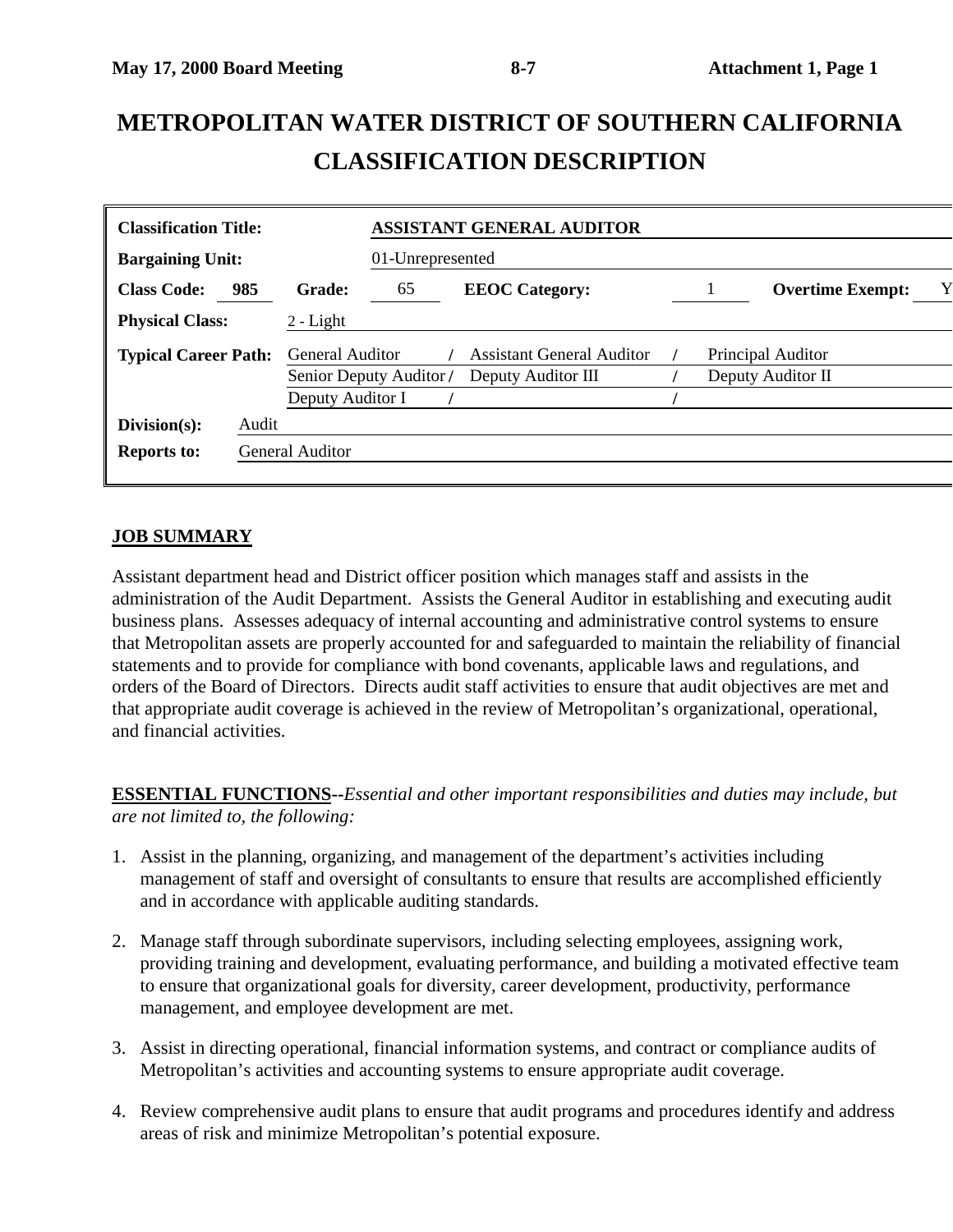# **Metropolitan Water District of Southern California Assistant General Auditor**

- 5. Develop, implement, and monitor high level standards of independent professional judgment during the audit process to ensure that Metropolitan's assets are properly safeguarded.
- 6. Provide input to management on business matters, and act in an advisory capacity to Metropolitan management and the Board of Directors on audit-related activities to ensure that organizational goals and objectives are met.
- 7. Supervise Audit Department administrative duties related to: budget development and administration, approval of Board letters and correspondence, and the preparation of annual business plans to ensure timely and cost-effective accomplishment of related activities.
- 8. Direct the preparation of other planning documents to ensure that departmental activities support the Audit Department's mission, goals, and objectives.
- 9. Serve as Acting General Auditor in his absence.
- 10. Perform other related duties as required.

# **MINIMUM QUALIFICATIONS**

# **Education and Experience**

• Bachelor's degree from an accredited college or university majoring in accounting, business administration, computer science, or a related field and 8 years of progressively responsible experience in professional accounting theory and auditing techniques, 4 years of which must have been at the supervisory/managerial level.

# **OR**

• Master's degree from an accredited college or university, majority in accounting, business administration, computer science, or a related field and 6 years of progressively responsible managerial experience in professional accounting theory and auditing techniques.

# **LICENSES/CERTIFICATION REQUIRED**

- California Certified Public Accountant (CPA)
- Valid state driver's license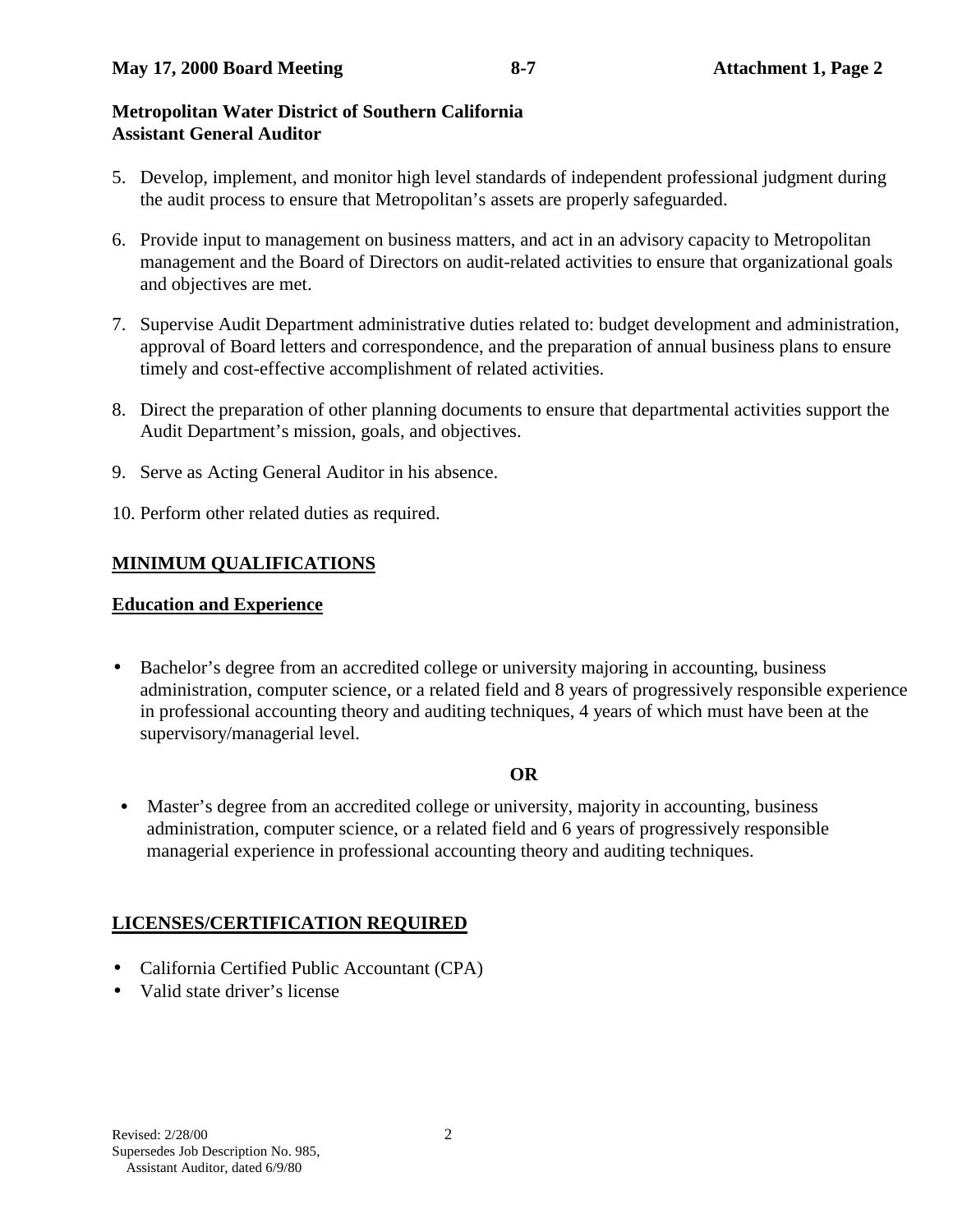# **May 17, 2000 Board Meeting 8-7 Attachment 1, Page 3**

**Metropolitan Water District of Southern California Assistant General Auditor**

# **KNOWLEDGE, SKILLS AND ABILITIES**

# **Knowledge of:**

- Management/supervisory concepts and techniques
- Budgetary concepts and procedures
- Standard policies and procedures related to accounting and auditing
- Accounting theory and auditing techniques
- Current accounting pronouncements
- Computers and automated accounting and financial systems
- Bond covenants, laws, and regulations relevant to auditing, accounting, and financial systems

# **Skill and ability to:**

- Manage a diverse workforce
- Manage complex projects or assignments
- Use complex auditing software
- Prepare and deliver clear, concise, and well-organized presentations to a wide variety of audiences including management, the Board of Directors, and external and member agencies
- Prepare comprehensive administrative and technical documents and reports
- Effectively interface with external auditors, regulatory and member agencies, professional auditing organizations, and Metropolitan staff
- Travel to various and remote sites within Metropolitan's service area

# **PERFORMANCE CATEGORIES**

Performance expectations would typically be tailored to the job and incumbent. The general categories for this job could include but are not limited to:

- Budget
- Risk and audit results analysis
- Productivity measures for employees
- Qualitative measures for maintaining compliance with applicable auditing standards
- Problem-solving
- Customer satisfaction
- Mutually beneficial working relationships with regulatory and member agencies, and professional auditing organizations
- Employee development to meet Metropolitan near- and mid-term needs
- Selection and retention of workforce to meet Metropolitan's diversity objectives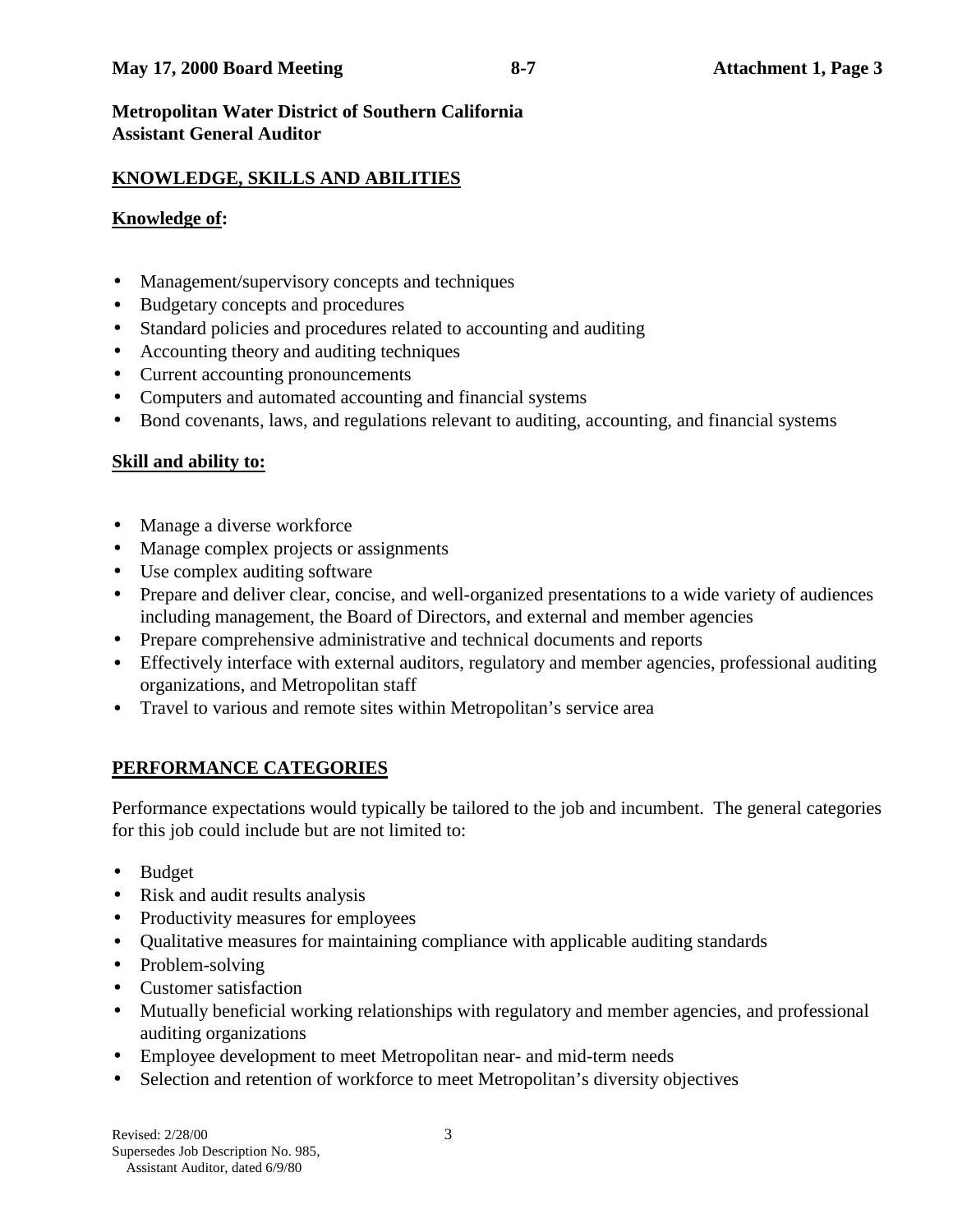# **Metropolitan Water District of Southern California Assistant General Auditor**

# **SUPERVISORY RESPONSIBILITY/ACCOUNTABILITY**

# **Supervisory scope**

• Small work group of approximately 10 professional employees

# **Project management examples:**

• Supervise very complex audit assignments or work of a political or sensitive nature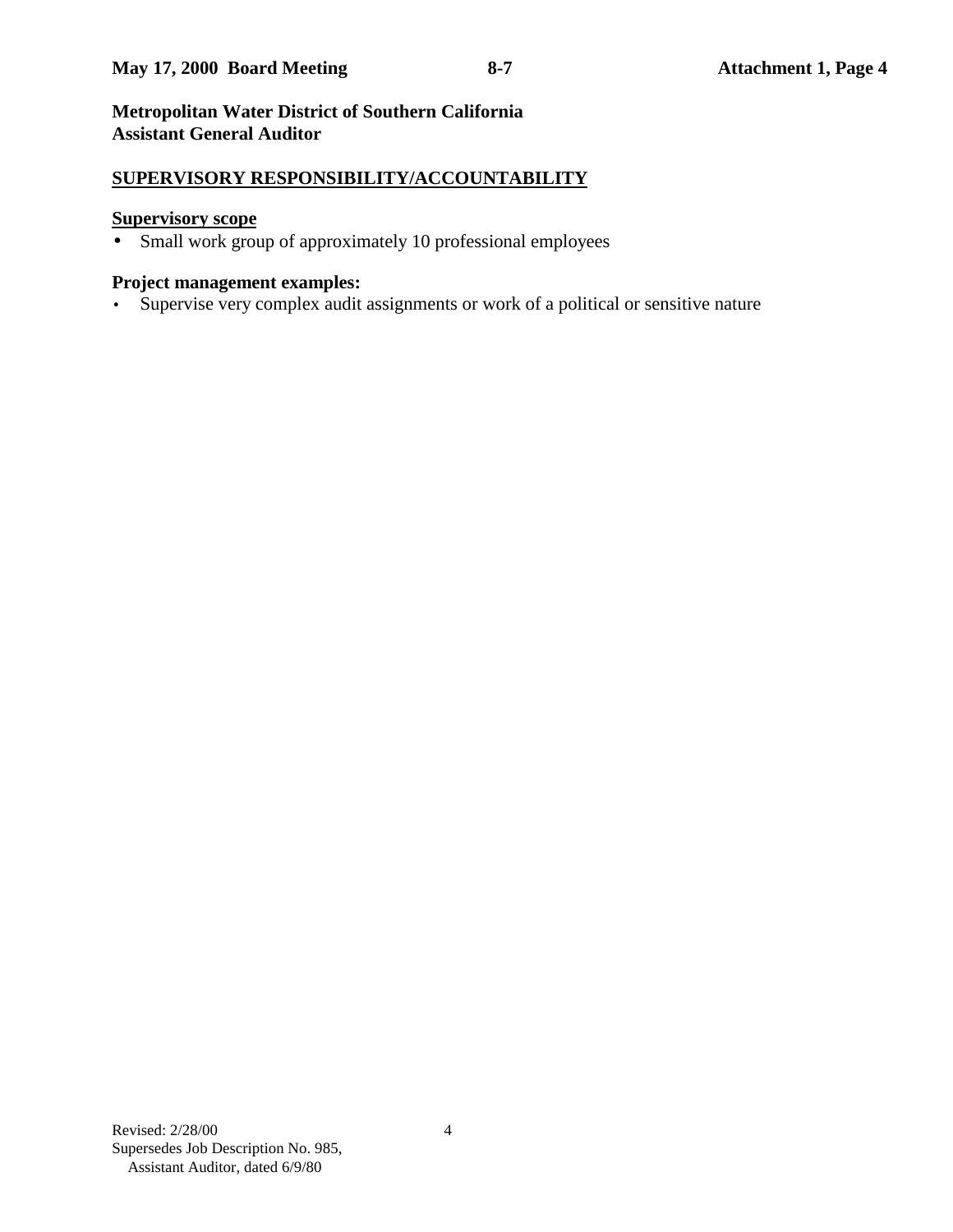# Thomas Eugene DeBacker, CPA,

# $(213)$  217-6296 (Work)

# PROFESSIONAL EXPERIENCE Metropolitan Water District of Southern California Los Angeles, California **August 1995 to Present**

## **Assistant Controller**

- O Supervise staff of thirty including accountants and clerical positions
- $\Diamond$  Responsibilities include managing the daily accounting activities to ensure accurate and timely reporting of financial information; managing the Federal grants accounting and reporting functions; recommending and implementing modifications to accounting policies and procedures to ensure compliance with generally accepted accounting principles; managing the preparation of the departments' business plan, annual Sperating budget and other special projects as required including upgrades of financial systems; and serving as key liaison with outside auditors in preparing annual audited financial statements

# Southern California Gas Company Los Angeles, California April 1981 to August 1995

- Manager of Analytical Services
	- $\Diamond$  Supervised staff of fifteen professionals (including PhD's, MBA's & CPA's) with \$2 million operating budget responsibility
	- $\lozenge$  Projects included preparation of operations plans that provided guidelines to optimize use of company assets (natural gas pipelines and storage fields); preparation of natural gas procurement plans; analyses of new business opportunities; analyses of competitive threats as a result of industry deregulation; and testifying before state, federal and local agencies
	- $\lozenge$  February, 1994 to July 1995
- Manager of Interstate Transportation
	- Supervised staff of four management and one clerical  $\mathsf{O}$
	- $\Diamond$  Responsibilities included representing the company before the Federal Energy Regulatory Commission on cost allocation issues relating to interstate natural gas pipelines; and price negotiations with pipeline companies
	- Q October, 1992 to February, 1994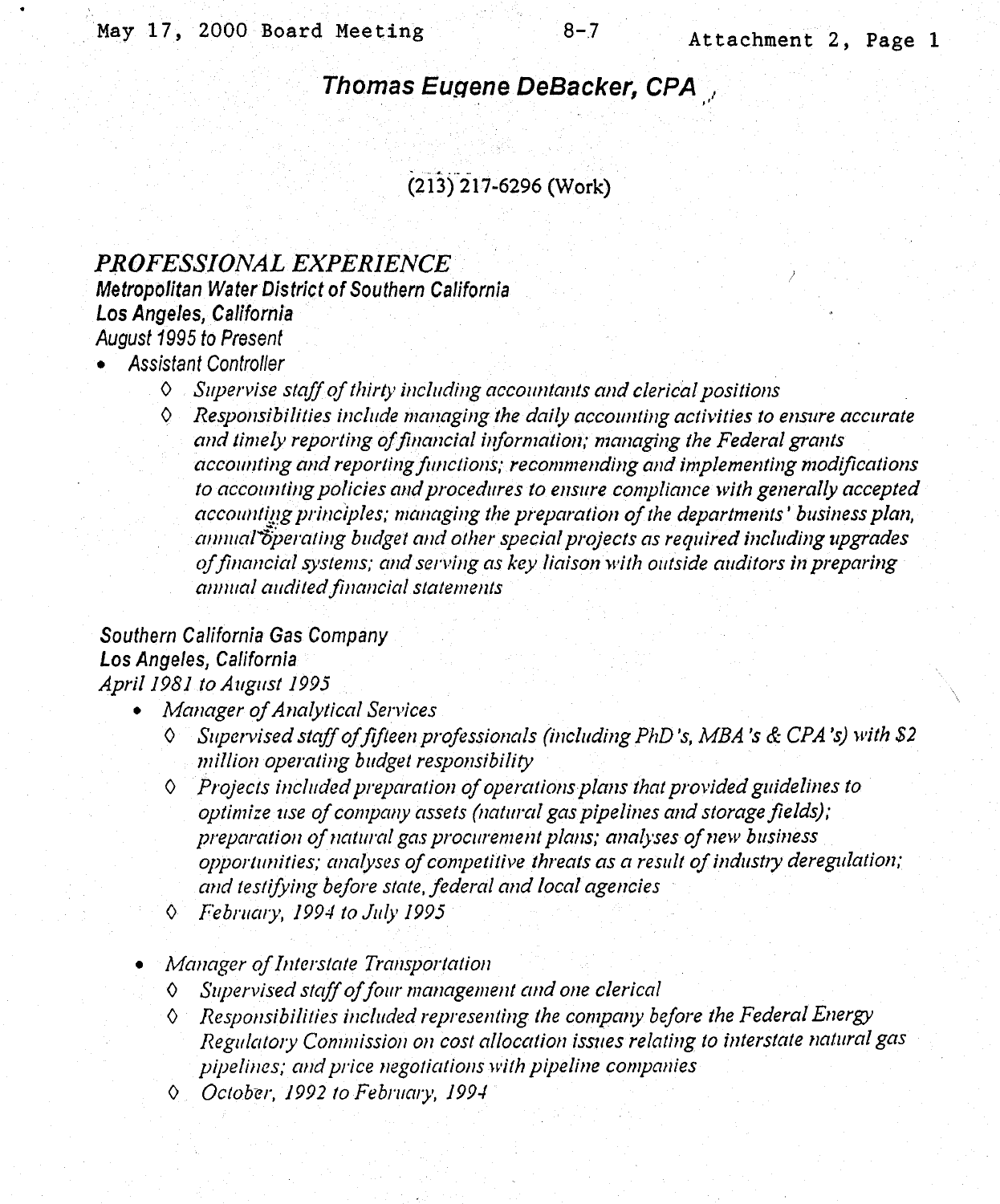#### May 17, 2000 Board Meeting

Resume of Thomas Eugene DeBacker, CPA Page 2 of 3

- Regulatory Project Manager
	- O Responsibilities included case management for proceedings before the California Public Utilities Commission (cases included general rate increases, cost of capital, financing applications, and reasonableness reviews)
	- $\lozenge$  July 1989 to October 1992
- General Accounting Supervisor
	- Supervised staff of twelve -- eight management and four clerical ♦
	- ♦ Responsibilities included managing the daily general ledger activities; preparing monthly and annual financial statements with account analyses and reconciliation's
	- ♦ April 1981 to July 1989

# Jensen, Goodrich, White & Co., CPA's Long Beach, California March 1979 to April 1981

- **Audit Manager** 
	- Responsibilities included planning and supervising all certified audits; preparing  $\mathsf{O}$ corporate, partnership, individual tax returns; reviewing and analyzing accounting systems and recommending improvements to internal controls

# Linford, Jensen, Bradford & Co., CPA's Long Beach, California January 1978 to March 1979

- Staff Auditor
	- Responsibilities included staff work on certified audit engagements; preparing corporate, partnership, individual tax returns; and preparing unaudited financial statements

# Southern California Gas Company Los Angeles, California May 1975 to January 1978

- Internal Auditor (January 1976 to January 1978)
	- Responsibilities included departmental audits as well as contractual compliance ♦ audits of joint ventures
- Accountant (May 1975 to January 1976)
	- Responsibilities included departmental audits as well as contractual compliance ♦ audits of joint ventures

**United States Air Force** Honorable Discharge October 1967 to June 1971